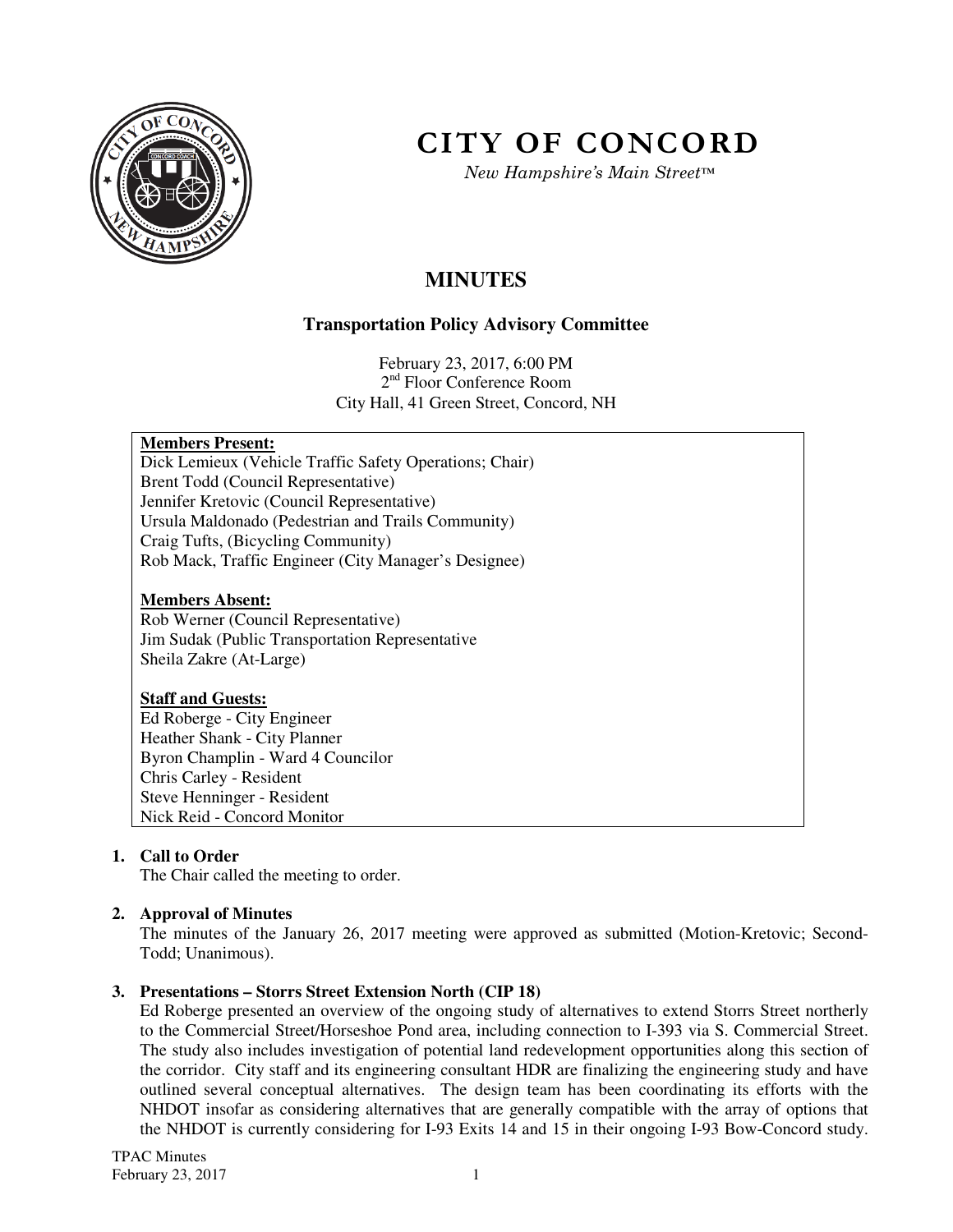Included also is a study of the disposition of NHDOT and Pan Am Railroad corridors which bisect the study area; the design team is in discussions with both owners. Ed Roberge noted that NHDOT is further considering TPAC's prior suggestion to consider I-93 Bow-Concord options that relocate the railroad tracks as close to I-93 as possible All Storrs Street extension alternatives: are 'complete streets' compatible; consider potential rail-corridor conversion to rail trails (e.g. providing components for the Merrimack River Greenway Trail); and envision potential for an enhanced multimodal transportation center given the close proximity of downtown, freeway, bus transit and rail infrastructure. The engineering study is programmed in FY2017; programming of design and construction will be considered by City Council in its FY2018 budget planning. Presentation of study findings to City Council is planned for early this spring.

Concept alignment plans for three potential alternatives were presented. Alternative 1 was an at-grade alignment extending northerly from existing Storrs Street through to Constitution Avenue, with links connecting to N. Main Street and S. Commercial Street/I-393. Alternative 1 would cost about \$7.9M and would facilitate about 2.7 acres of new development area. Alternative 2 was on a raised alignment from its connection at existing Storrs Street, crossing over the railroad tracks and extending directly to the S. Commercial Street approach to I-393. Alternative 2 would cost about \$9.8M to 11.2M and would facilitate about 2.3 acres of new development area. An Alternative 3 was similar to the at-grade Alternative 1, but included two roundabouts along the corridor at links connecting to N. Main Street and S. Commercial Street/I-393. Alternative 3 would cost about \$10.0M to 11.5M and would facilitate about 4.7 acres of new development area.

TPAC members had a substantial discussion of the alternatives and offered the design team several suggestions and comments. It was felt that the at-grade Alternative 1 retained a railroad barrier that would limit development of available land, including potential use of land east of the tracks; the raised Alternate 2 concept which crossed over the tracks could allow better connectivity between future development areas east and west of the tracks. It was suggested that near-term land redevelopment consider surface parking, but that long-range development consider parking structures to maximize development potential. The design team should consider additional public meetings to foster feedback from the public and other organizations on redevelopment potential within the project area.

#### **4. Public Comment -** None

#### **5. New Business**

**a.** Councilor Kretovic noted that in a recent public meeting regarding Concord Orthopedics' proposed development at 297 Pleasant Street, a number of residents expressed concern on potential traffic impacts of the proposed development. Rob Mack responded that a detailed traffic study was expected as part of the site plan application to the Planning Board. Staff would be reviewing this study and reporting findings to the Planning Board**.** 

#### **6. Old Business**

**a.** None.

# **7. Consent Reports**

**a. Acceptance of Subcommittee Minutes**  None.

# **8. City Council Meeting Update**

Councilor Kretovic reported that at its February 13, 2017 meeting, City Council discussed an inquiry regarding agreed-to maintenance of the discontinued portion of Silk Farm Road by St. Paul's School. Ed Roberge added that the installation of additional decorative lighting for Main Street will be added as a separate project to the upcoming FY 2018 Capital Improvements Program.